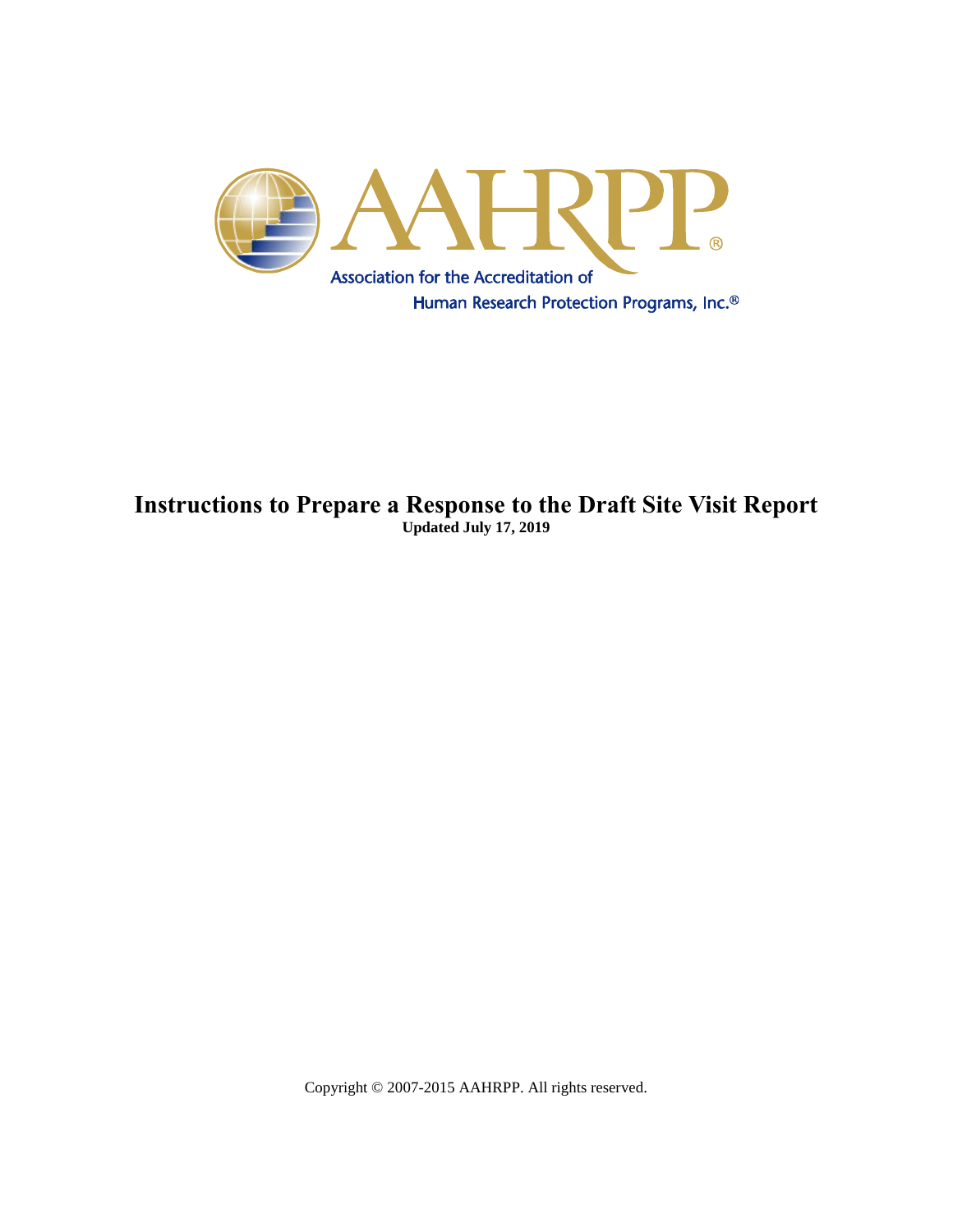### **I. Reviewing the Draft Site Visit Report**

An Organization should review the Draft Site Visit Report for errors in fact and implement changes to its Human Research Protection Program based on the Areas of Concern. Within 30 calendar days of the receipt of the Draft Site Visit Report, the Organization may provide AAHRPP with a written response describing any errors in fact, any corrective actions it has taken in response to Areas of Concern identified by the site visitors, and to report any other changes it has made to its Human Research Protection Program. For each item listed under Areas of Concern, describe the changes you have made or will make. The Council on Accreditation considers those changes when making an accreditation determination.

For Areas of Concern regarding written materials, provide the revised or added materials.

For Areas of Concern regarding practice:

- Include changes to policies or procedures, if any, with revisions highlighted.
- Include an education or training plan for the appropriate people.
	- o If education or training has occurred prior to the submission of the response, provide the date(s) it occurred, the individuals who were educated or trained (e.g., IRB members or researchers), and a summary of the content of the education or training (e.g., syllabus, agenda, minutes, or table of contents).
	- o If education or training has not occurred, indicate the date it will begin. Generally, the Council on Accreditation expects education and training to begin within 20 business days of the receipt of the Draft Site Visit Report (i.e., during the period while you are drafting your response), and no later than by the date of the Council meeting.
- Include monitoring related to the Area of Concern to demonstrate the change in practice to meet the Standard.
	- o If monitoring is completed prior to the submission of the response, provide a summary of the results of the monitoring in narrative or statistical form. Do not submit names of researchers or protocols.
	- o If monitoring has begun but was not completed or is planned, provide the plan for monitoring. Generally, the Council on Accreditation expects monitoring to begin within 30 days of the receipt of the Draft Site Visit Report (i.e., during the period while you are drafting your response), and no later than by the date of the Council meeting.
- Include evidence of implementation of practice of revised policies and procedures since the site visit (e.g., required language in contracts and funding agreements, evaluation and feedback of IRB members and chairs).
- Include other strategies to improve practice, when appropriate.

For Areas of Concern regarding knowledge:

- Include an education or training plan for the appropriate people.
	- o If education or training has occurred prior to the submission of the response, provide the date(s) it occurred, the individuals who were educated or trained (e.g., IRB members, researchers), and a summary of the content of the education or training (e.g., syllabus, agenda, minutes, or table of contents).
	- o If education or training has not occurred, indicate the date it will be begin. Generally, the Council on Accreditation expects education or training to begin within 30 days of the receipt of the Draft Site Visit Report (i.e., during the period while you are drafting your response), and no later than by the date of the Council meeting.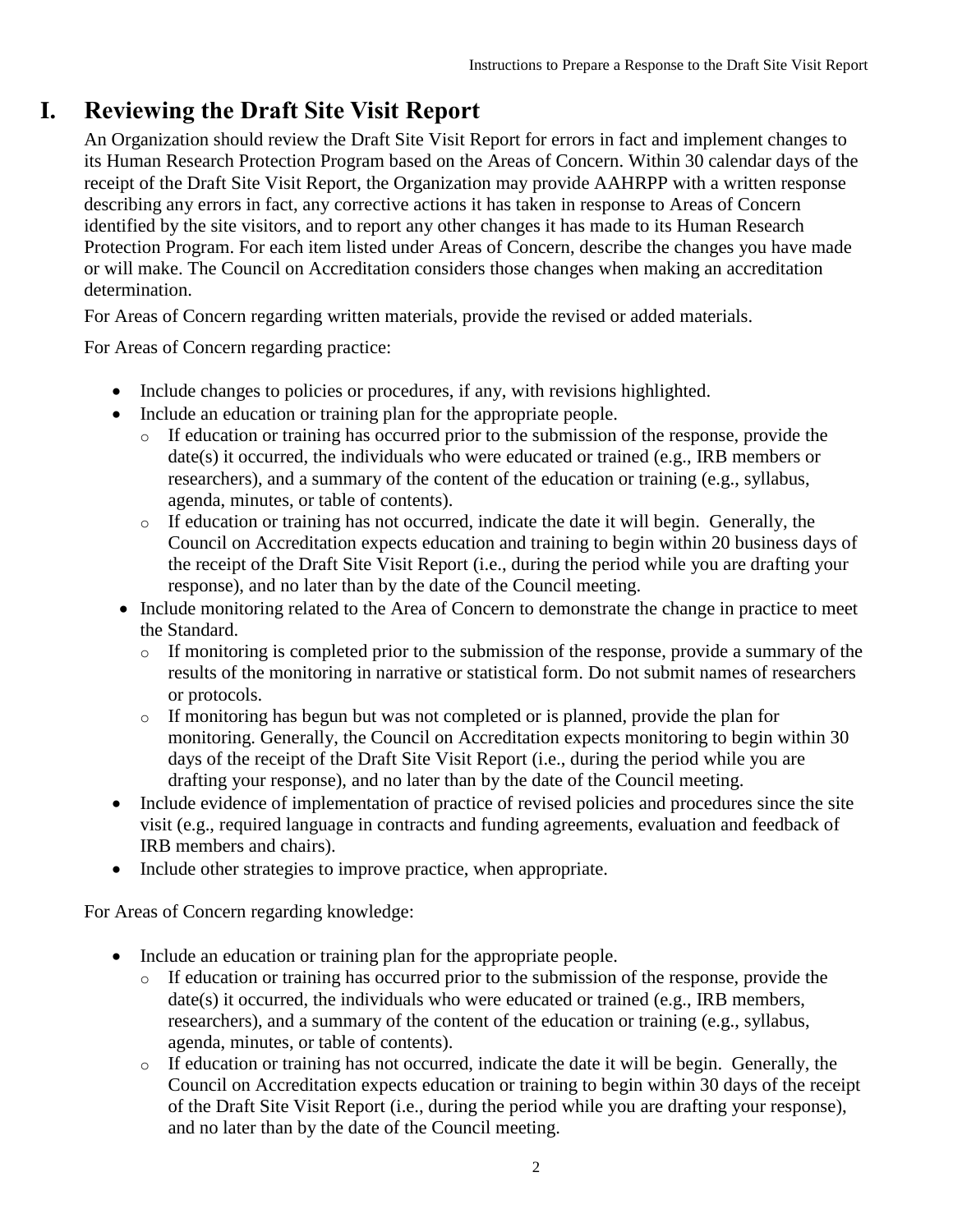If you do not plan to educate or monitor in response to an Area of Concern, provide an explanation why education or training and monitoring are not appropriate to address the deficiencies in practice or knowledge.

Communication with AAHRPP staff is strongly encouraged during the time of preparing the response. The AAHRPP staff can be contacted at (202) 783-1112.

# **II. Preparing the Response to the Draft Site Visit Report**

A Response to the Draft Site Visit Report should include the Submission Form and the following two sections:

Section A: Response Section B: Supporting Documents

#### **Section A: Response**

For each item listed under Areas of Concern, provide a written response. Begin your response with a brief summary of the changes, followed by a list of the revised documents submitted. Identify the Element or Standard with which each response is associated. Below is a sample response in a suggested format.

In your response refer the supporting documents in Section B. Identify the document number and point out the relevant sections, pages, paragraphs, or lines to make it easy for AAHRPP staff and site visitors to locate in Section B the information that supports your Organization's response.

### **Section B: Supporting Documents**

Section B should include a copy of each supporting document ordered by reference number. Include only one copy even when the document supports multiple Elements or Areas of Concern. Use highlighting or track changes to point out specific revisions. Use highlighting or track changes to indicate revisions to previously submitted documents.

# **III. Helpful Hints**

Your response to the Draft Site Visit Report should include all of the following:

- 1) How you have changed or addressed a process in order to meet the Standard or Element.
- 2) How and whom you have educated about this change.
- 3) How you will monitor that the change has been effectively implemented and is being carried out.

If you do not intend to address one (or all) of the three items listed above, you should explain your reasoning in your response.